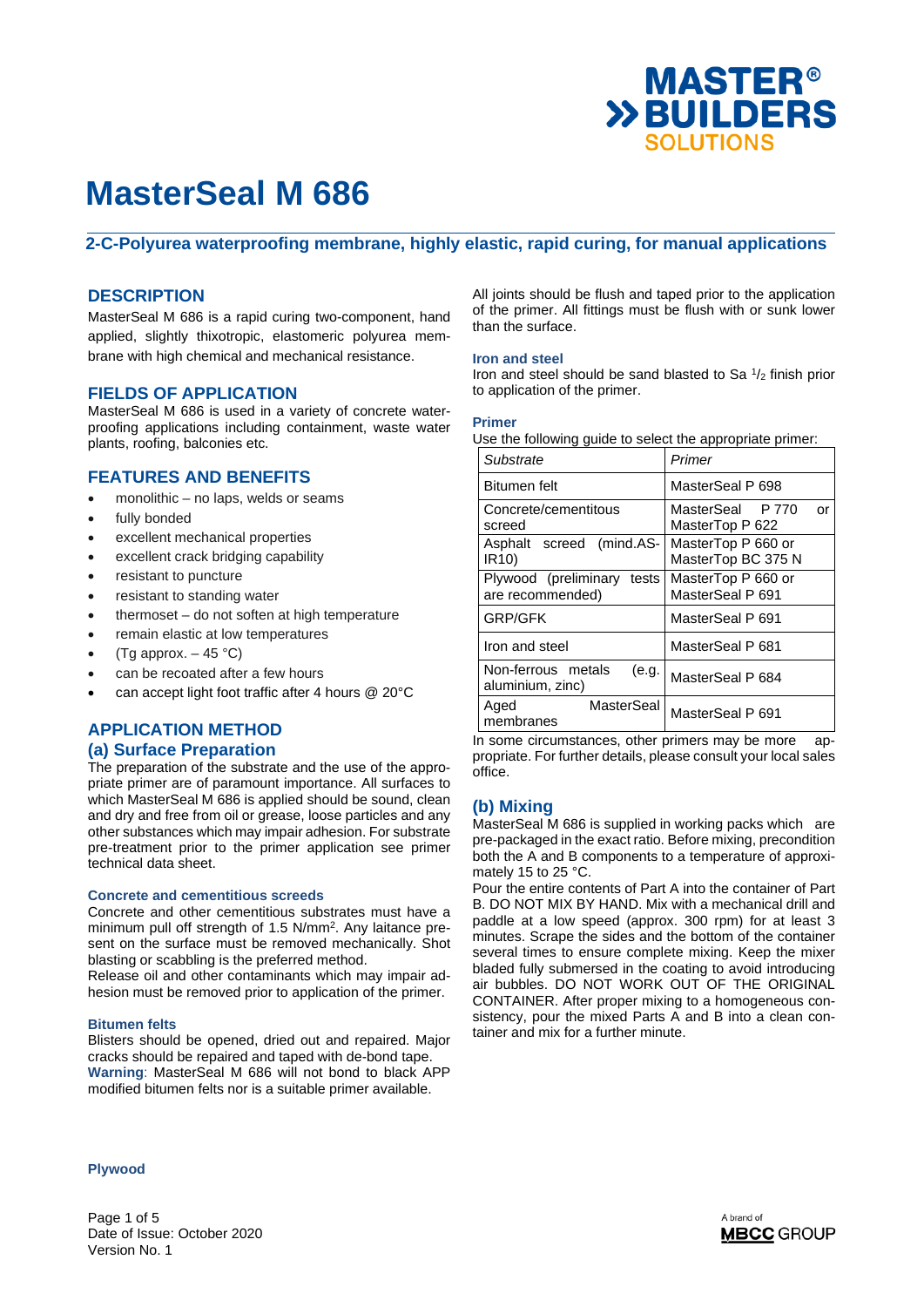

**2-C-Polyurea waterproofing membrane, highly elastic, rapid curing, for manual applications** 

### **(c) Application**

MasterSeal M 686 is poured onto the prepared substrate and spread with a notched trowel or spreader (rubber or steel). The build to vertical applications can be improved by the addition of approximately 2% by weight of MasterTop Tix 9 to the mixed product (see separate data sheet). After the application the material needs to be treated by spike roller to achieve a smooth and regular surface. The curing time of the material is influenced by the ambient, material and substrate temperatures. At low temperatures, the chemical reactions are slowed down, this lengthens the potlife, open time and curing times. High temperatures speed up the chemical reactions thus the time frames mentioned above are shortened accordingly. To fully cure, the material, substrate and application temperatures should not fall below the minimum recommended. The temperature of the substrate must be at least 3 K above the dew point both during and for at least 6 hours after application (at 15 °C).

#### **COVERAGE**

The consumption of MasterSeal M 686 depends on the application. Recommended standard layer thickness is approx. 2 mm. MasterSeal M 686 1.37 kg /  $m^2$  / mm

#### **TOPCOATS**

MasterSeal M 686 has sufficient UV and weather resistance to be used in exposed applications without protection for the intended use. Anti-slip to floor or an aggregated finish to vertical upstands can be obtained by fully blinding the "wet" surface with MasterTop F5 filler. Consult a Master Builders Solutions UK Ltd technical representative for further details. Due to reduced light stability a colour change (yellowing) needs to be considered. In case of demand for long term colour stability a number of top coats are available including MasterSeal TC 269 for smooth surfaces and MasterSeal TC 268 for broadcasted applications.

#### **FINISHING AND CLEANING**

Re-useable tools should be cleaned carefully with Cleaner 40 or e.g. solvent naphtha.

### **PACKAGING**

MasterSeal M 686 is supplied in 12 kg working packs.

### **COLOUR**

MasterSeal M 686 is available in grey.

### **STORAGE / SHELF LIFE**

Store in original containers under dry conditions at a temperature between 15 – 25°C. Do not expose to direct sunlight. For maximum shelf life under these conditions see "Best before......" label.

### **WATCH POINTS**

This product conforms to the EU directive 2004/42/EG (Deco-Paint directive) and contains less than the maximum allowable VOC limit (Stage 2, 2010).

According to the EU directive 2004/42, the maximum allowable VOC content for the Product Category IIA / j is 500 g/l (Limit: Stage 2, 2010). The VOC content for MasterSeal M 686 is < 500 g/l (for the ready to use pro-duct).

#### **HANDLING / PRECAUTIONS**

In its cured state, MasterSeal M 686 is physiologically nonhazardous. The following protective measures should be taken when working with this material:

Wear safety gloves, goggles and protective clothing. Avoid contact with the skin and eyes. In case of eye contact, seek medical attention. Avoid inhalation of fumes. When working with the product, do not eat, smoke or work near a naked flame. For additional references to safety hazard warnings, regulations regarding transport and waste management, please refer to the relevant Material Safety Data Sheet. The regulations of the local trade association and/or other authorities regarding safety and hygiene of workers handling polyurethanes and isocyanates must be observed.

#### **CONTACT DETAILS**

Master Builders Solutions UK Ltd 19 Broad Ground Road Lakeside Redditch Worcestershire B98 8YP Tel: +44 (0) 1527 512255 Fax +44 (0) 1527 503576 www.master-builders-solutions.com/en-gb

© Master Builders Solutions UK Ltd

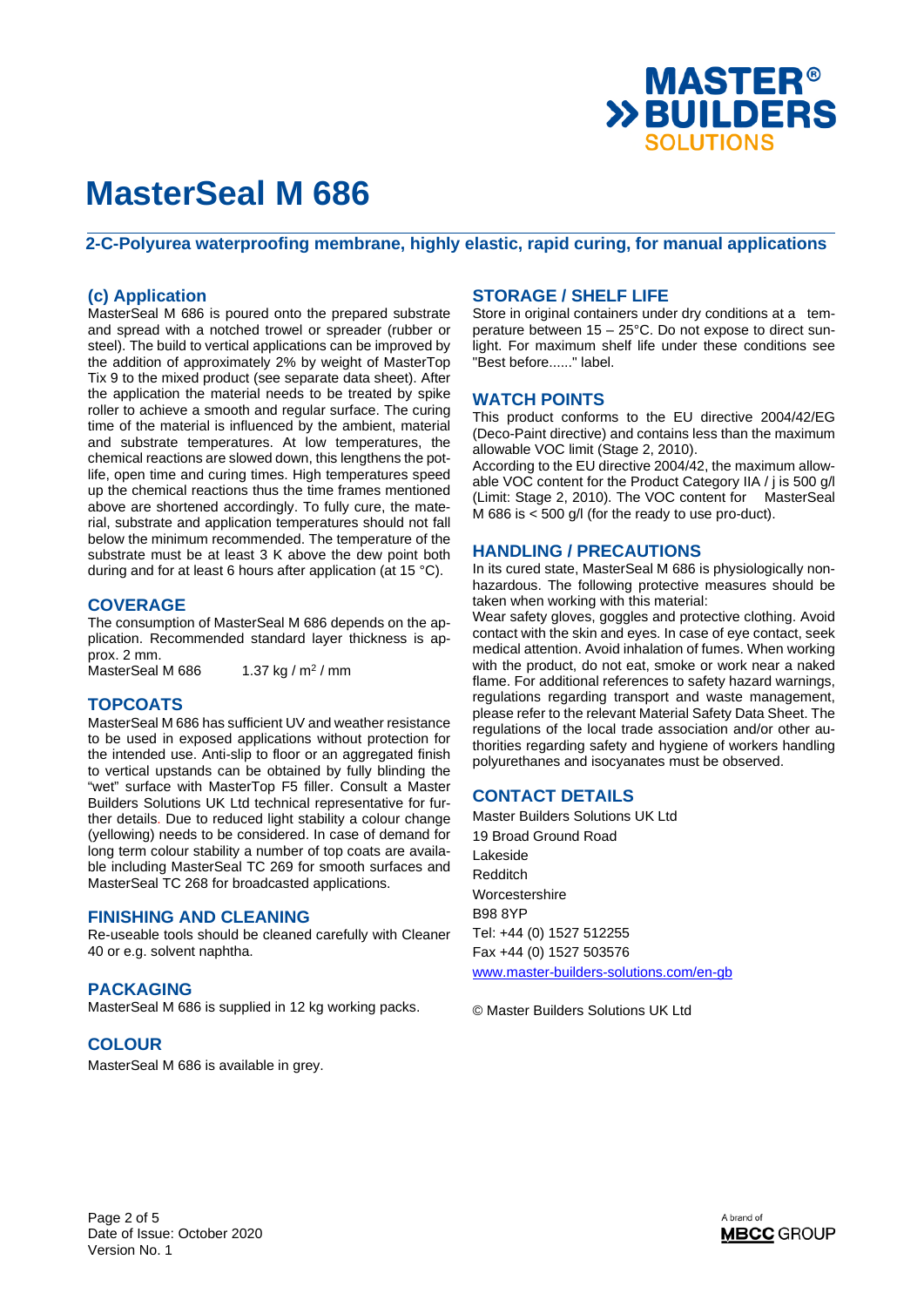

**2-C-Polyurea waterproofing membrane, highly elastic, rapid curing, for manual applications** 

| Technical data*                    |                    |                 |                |                   |
|------------------------------------|--------------------|-----------------|----------------|-------------------|
| <b>Properties</b>                  |                    | <b>Standard</b> | <b>Data</b>    | Unit              |
| Chemical base:                     |                    |                 | Polyurea resin | $\blacksquare$    |
| Mixing ratio (by weight)           |                    | A : B           | 100:20         |                   |
| Density (@ 20°C):                  | Part A             |                 | 1,42           | g/cm <sup>3</sup> |
|                                    | Part B             |                 | 1,23           | g/cm <sup>3</sup> |
|                                    | mixed              |                 | 1,37           | g/cm <sup>3</sup> |
| Viscosity (@ 23°C):                | Part A             |                 | 9000           | mPas              |
|                                    | Part B             |                 | 2000           | mPas              |
|                                    | mixed              |                 | 6300           | mPas              |
| Working time (12 kg unit)          | at 10 °C           |                 | 35             | min               |
|                                    | at 20 °C           |                 | 20             | min               |
|                                    | at 30 °C           |                 | 15             | min               |
| Tack-free interval                 | at 10 °C           |                 | 240            | min               |
|                                    | at 20 $^{\circ}$ C |                 | 150            | min               |
|                                    | at 30 °C           |                 | 120            | min               |
| Re-coating interval                | at 10 $\degree$ C  |                 | min.8          | h                 |
|                                    | at 20 °C           |                 | min. 5         | h                 |
|                                    | at 30 °C           |                 | min.3          | h                 |
| Open to pedestrian traffic         | at 10 °C           |                 | min. 48        | h                 |
|                                    | at 20 $^{\circ}$ C |                 | min. 24        | h                 |
|                                    | at 30 °C           |                 | min. 12        | h.                |
| Fully cured (chemically resistant) | at 10 $\degree$ C  |                 | $\overline{7}$ | d                 |
|                                    | at 20 °C           |                 | 5              | d                 |
|                                    | at 30 $^{\circ}$ C |                 | 3              | d                 |
| Substrate and ambient temperatures |                    |                 | min. 2         | $\rm ^{\circ}C$   |
|                                    |                    |                 | max. 30        | $^{\circ}C$       |
| Permissible relative humidity      |                    |                 | max. 85        | $\%$              |

#### **Technical data after curing\***

| <b>Properties</b> | <b>Standard</b>  | Data | Unit              |
|-------------------|------------------|------|-------------------|
| Shore-A-hardness  | after 28 days    | 90   |                   |
| Tensile strength  | <b>DIN 53504</b> |      | N/mm <sup>2</sup> |
| Elongation        | <b>DIN 53504</b> | 200  | $\%$              |
| Tear strength     | <b>DIN 53515</b> | -    | N/mm <sup>2</sup> |

\* The above figures are intended as a guide only and should not be used as a basis for specifications.

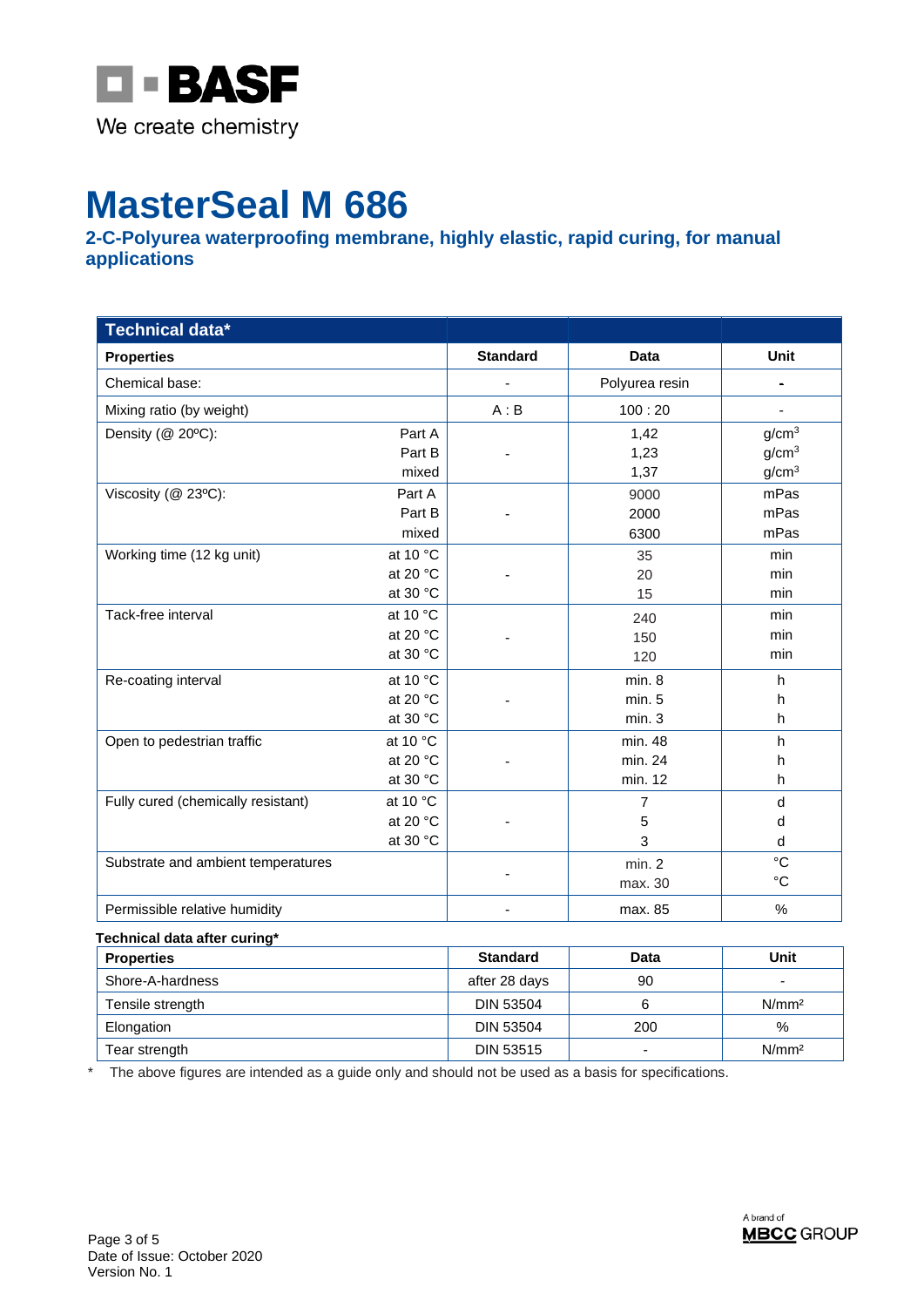

**2-C-Polyurea waterproofing membrane, highly elastic, rapid curing, for manual applications** 

## **CE-MARKING (EN 1504-2)**

| €                                                                                 |                                                |  |  |
|-----------------------------------------------------------------------------------|------------------------------------------------|--|--|
| 1119                                                                              |                                                |  |  |
| <b>BASF Coatings GmbH</b>                                                         |                                                |  |  |
|                                                                                   | Donnerschweer Str. 372, D-26123 Oldenburg      |  |  |
| 17                                                                                |                                                |  |  |
| 468601                                                                            |                                                |  |  |
| EN 1504-2:2004                                                                    |                                                |  |  |
| Surface protection product - coatings<br>EN 1504-2: ZA.1d, ZA.1e, ZA.1f and ZA.1g |                                                |  |  |
| Abrasion resistance                                                               | ≤ 3000 mg                                      |  |  |
| Permeability to CO <sub>2</sub>                                                   | Sd > 50                                        |  |  |
| Permeability to water vapour                                                      | Class II                                       |  |  |
| Capillary absorption and<br>permeability to water                                 | $< 0.1$ kg/(m <sup>2</sup> xh <sup>0,5</sup> ) |  |  |
| Thermal compatibility after<br>freeze-thaw cycling                                | <b>NPD</b>                                     |  |  |
| Resistance to severe chemi-<br>cal attack                                         | Reduction of hard-<br>ness $< 50 \%$           |  |  |
| Crack bridging ability                                                            | $A 5 (-10° C)$<br>B 4.1 (-10 °C)               |  |  |
| Impact resistance                                                                 | Class I                                        |  |  |
| Adhesion strength by pull-off<br>test                                             | $\geq 1.5$ N/mm <sup>2</sup>                   |  |  |
| Reaction to fire                                                                  | Efi                                            |  |  |
| Skid resistance                                                                   | <b>NPD</b>                                     |  |  |

NPD = No performance determined. Performance determined in system build up **MasterSeal 6686.**